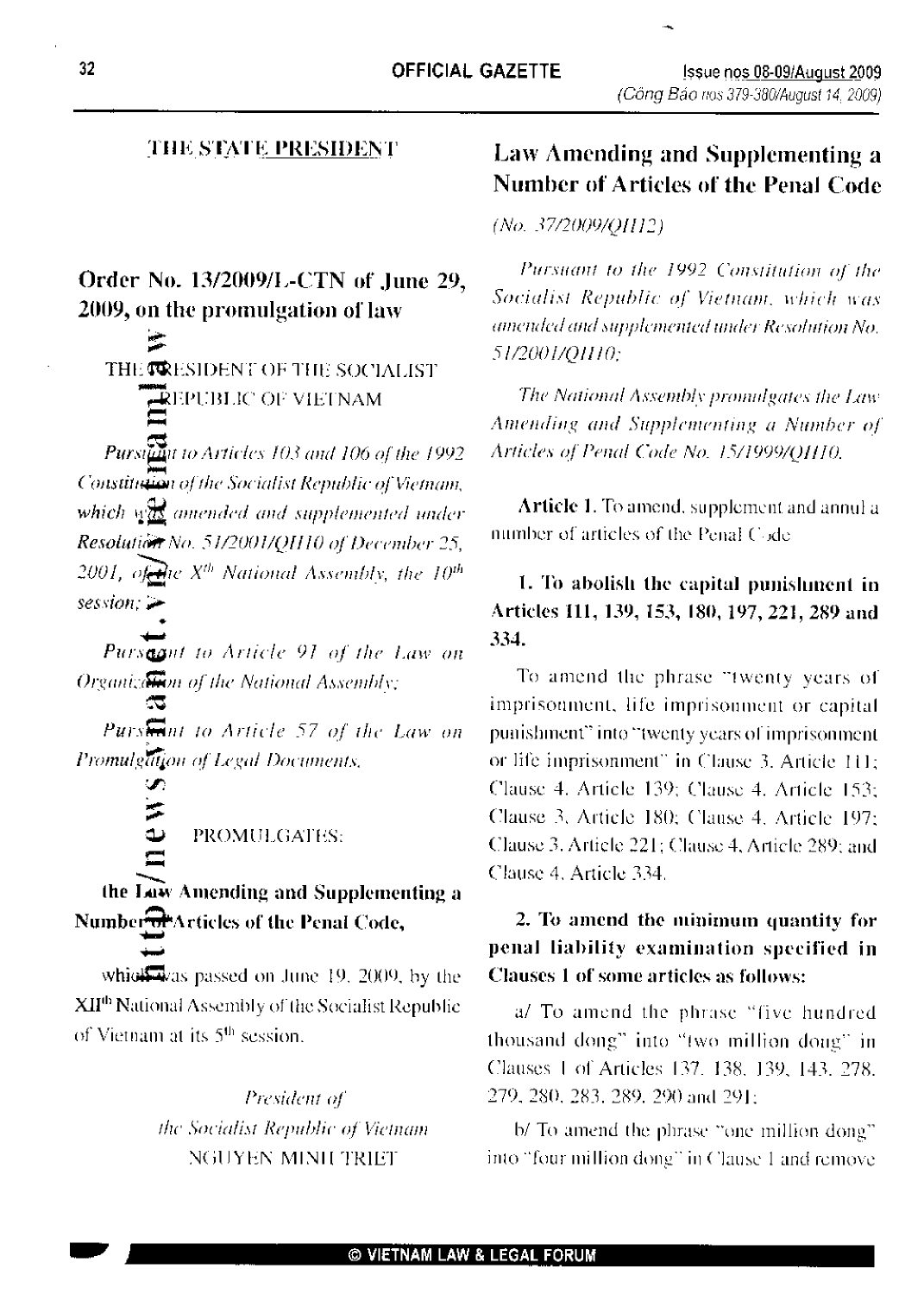the word "over" at Point d, Clause 2 of Article  $(40)$ 

c/To amend the phrase "five million dong" into "ten million dong" in Clause 1 of Article  $141 -$ 

# 3. To amend and supplement Clause 5, Article 69 as follows:

"5. Life imprisonment or capital punishment is not imposed on juvenile offenders.

When imposing penalties on juvenile offenders, it is necessary to restrict imprisonment ones. When imposing termed imprisonment penalties on juvenile offenders, courts shall hand down penalties lighter than those applicable to adults who commit similar offenses.

Fines are not imposed on juvenile offenders who are from full 14 years to under 16 years old.

Additional penalties are not imposed on juvenile offenders."

### 4. To change the title of Article 84 as follows:

"Article 84. Terrorism" is changed into "Article 84. Terrorism against the people's administration."

### 5. To amend and supplement Article 119 as follows:

"Article 119. Trafficking in humans

1. Those who traffic in humans shall be sentenced to between two and seven years of imprisonment.

2. Committing the crime in any of the following circumstances, offenders shall be sentenced to between five and twenty years of imprisonment:

a/ For prostitution purposes:

b/ In an organized manner;

c/ In a professional manner;

d/ For taking victims' bodily organs;

e/ For bringing abroad:

f/ Trafficking in more than one person;

g/ Committing the crime more than once.

3. Offenders may be imposed  $\tilde{A}$  fine of between five million and fifty mittion dong, subject to probation or residence ban for one to five years."

# 6. To amend and supplement Clause 2, **Article 120 as follows:**

"2. Committing the crime in any of the following circumstances, offender wishall be sentenced to between ten and twenty years of imprisonment or life imprisonment:

yaar

وأروا

.<br>Personalis

ek 3 izi<br>Vite

recerio<br>sessió<br>caso t

.<br>Vez ro

ers<br>minis

- a/ In an organized manner:
- b/ In a professional manner:
- otena.<br>Situal c/ For a despicable motive; in a
- ipin. d/ Against more than one child; i<br>wanana a
- e/ For taking victims' bodily organs:
- f/ For bringing abroad:
- 
- g/ For inhuman purposes:
- h/ For prostitution purposes;
- i/ Dangerous recidivism:
- j/ Causing serious consequences.

# 7. To amend and supplement Clause 1, Article 160 as follows:

"1. Those who take advantage of scarcity or create sham scarcity upon the occurrence of a natural disaster, an epidemic, during wartime or of the difficult economic situation to purchase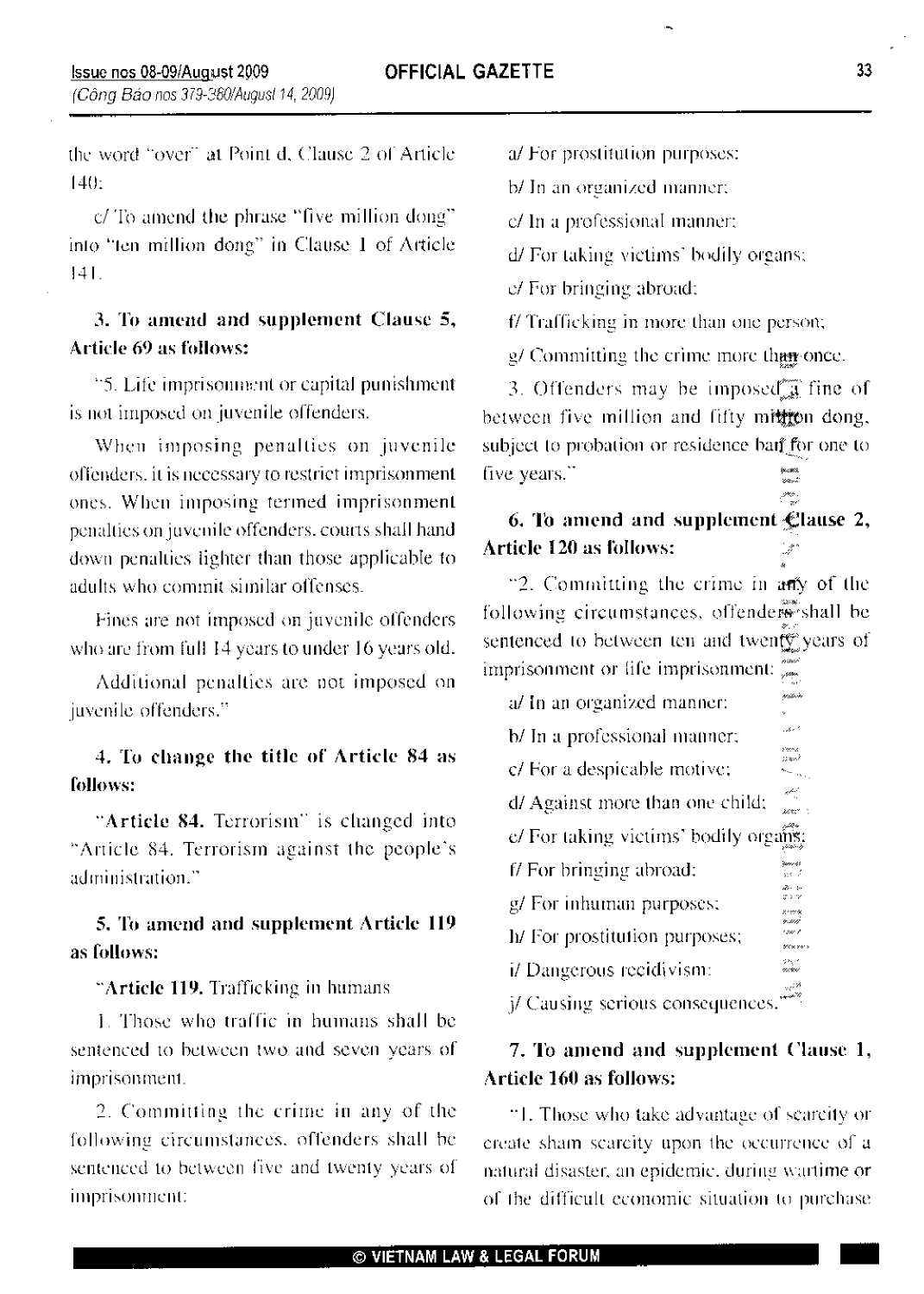goods in large quantities for resale for illicit profits, causing serious consequences, shall be imposed a fine of between twenty million and two hundred million dong or be sentenced to between six months and five years of imprisonment."

### 8. To mend and supplement Article 161 as follow#

# "Artiele 161. Tax evasion

1. The who evade tax amounts of between one hundred million and under three hundred million dong or under one hundred million dong but have been administratively sanctioned for acts of fax-evasion or convicted of this crime or one of the crimes specified in Articles 153 thru 160, 164, 193 thru 196, 230, 232, 233, 236 and 238 of the Code, have not yet had this criminal record remitted but relapse into it, shall be imposed **T**ine of between one and five times the evaderax amount or subject to non-custodial reform for up to two years.

2. Evading a tax amount of between three hundred million and under six hundred million dong or committing recidivism, offenders shall be imposed a fine of between one and five times the evader wax amount or subject to a prison term of between six months and three years.

3. External a tax amount of six hundred million dong or higher or in other particularly serious cases, offenders shall be sentenced to between two and seven years.

4. Offenders may also be imposed a fine of between one and three times the evaded tax amount."

9. To add the following Article 164a:

"Article 164a. Illegal printing, distribution and trading of invoices and receipts of state budget remittances

1. Those who illegally print, distribute or trade in invoices and receipts of state budget remittances in a large quantity or have been administratively sanctioned for this act or have been convicted of this crime and have not yet had this criminal record remitted but relapse into this act shall be imposed a fine of between fifty million and two hundred million dong, subject to non-custodial reform for up to three years or a prison term of between six months and three vears.

2. Committing the crime in any of the following circumstances, offenders shall be sentenced to between one and five years of imprisonment:

a/ In an organized manner;

b/ In a professional manner;

c/ Abusing positions and powers;

d/Involving invoices and documents in a very large or particularly large quantity;

e/ Gaining big illicit profits:

f/ Dangerous recidivism;

g/ Causing serious consequences.

3. Offenders may also be imposed a fine of between ten million and one hundred fifty million dong, banned from holding certain posts or practicing certain professions or doing certain jobs for between one and five years."

#### 10. To add the following Article 164b:

"Article 164b. Breaching regulations on preservation and management of invoices and receipts of state budget remittances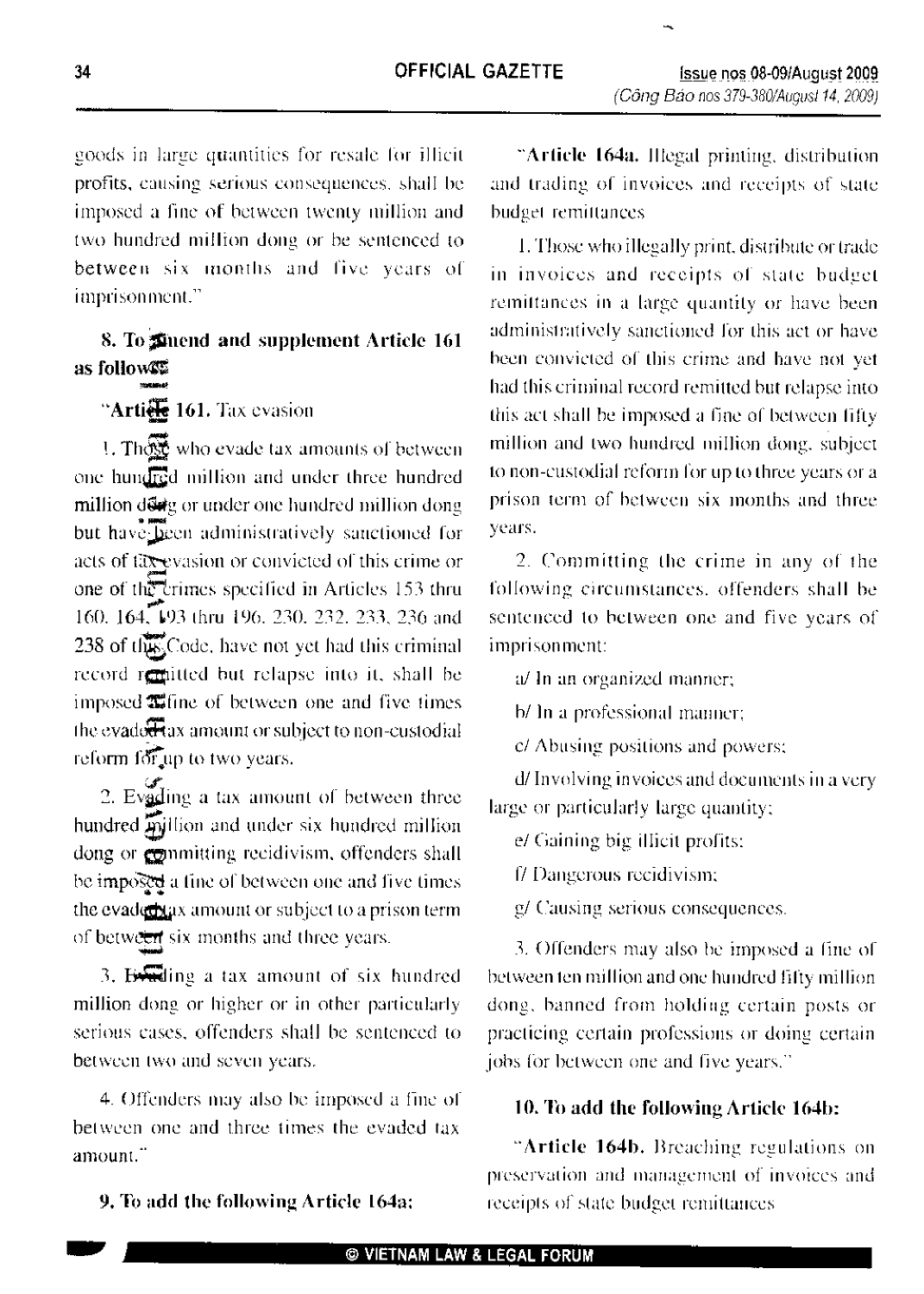1. Those who are responsible for preserving and managing invoices and receipts of state budget remittances but violate state regulations on preservation and management of invoices and receipts of state budget remittances, causing been serious consequences, or have administratively sanctioned or disciplined for this act or have been convicted of this crime and have not yet had this criminal record remitted but relapse into this act shall be imposed a fine of between ten million and one hundred million, subject to non-custodial reform for up to two years or a prison term of between three months and two years.

2. Committing the crime in any of the following circumstances, offenders shall be sentenced to between one and five years of imprisonment:

a/ In an organized manner;

b/ Committing the crime more than once;

c/ Causing serious or particularly serious consequences.

3. Offenders may also be banned from holding certain posts or doing certain jobs for between one and five years."

#### 11. To add the following Article 170a:

"Article 170a. Infringing upon copyright and related rights

1. Those who, without permission of holders of copyright or related rights, commit either of the following acts of infringing upon copyright or related rights currently protected in Victnam on a commercial scale, shall be imposed a fine of between fifty million and five hundred million dong or subject to non-custodial reform for up to two years:

a/ Reproducing works, phonograms or video recordings:

b/ Distributing to the public copies of works. phonograms or video recordings.

2. Committing the crime in either of the following circumstances, offenders shall be imposed a fine of between four hundred million and one billion dong or sentenced **tra**between six months and three years of imprisonment:

a/ In an organized manner;

b/ Committing the crime more than once.

3. Offenders may also be impose a fine of between twenty million and two hundred million dong, banned from holding certain posts or practicing certain professions or performing certain jobs for between one and five years."

12. To amend and supplement Anticle 171 as follows:

"Article 171. Infringing upon\*industrial property rights

1. Those who intentionally infringe upon industrial property rights to marks or geographical indications currently under protection in Vietnam on a commercial scale. shall be imposed a fine of between folly million and five hundred million dong or sublet to non-

2. Committing the crime in cither of the following circumstances, offenders shall be imposed a fine of between four hundred million and one billion dong or sentenced to between six months and three years of imprisonment:

a/ In an organized manner;

b/ Committing the crime more than once.

3. Offenders may also be imposed a fine of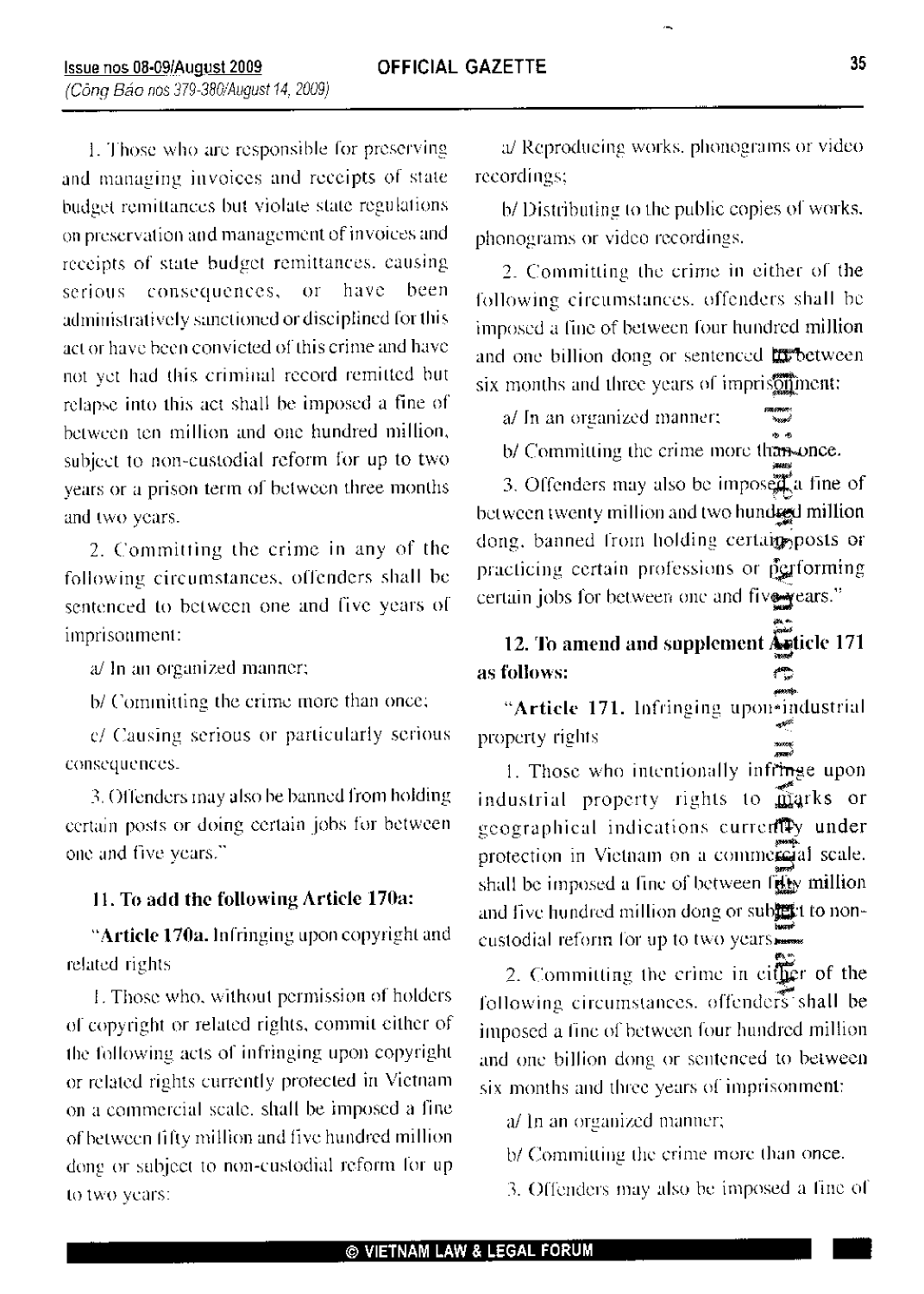between twenty million and two hundred million dong, banned from holding certain posts or practicing certain professions or performing certain jobs for between one and five years."

# 13. To amend and supplement Article 174 as follows:

"Article 174. Breaching regulations on land management

1. There who take advantage of or abuse their positions; and powers in allocating, recovering or leasing 1554, illegally permitting the transfer of land use gights or change of land use purposes in any of the following circumstances are subject to non-custodial reform for up to three years or a prison team of between six months and three years:

a/ Having been disciplined for this act but relapsing thuo it;

b/ Investying a large area of land or an area of land of law value:

c/ Cansing serious consequences.

2. Committing the crime in any of the following circumstances, offenders shall be sentence to between two and seven years of imprisonment:

a/ In an organized manner:

b/ In **O** ving a very large area of land or an area of land of very big value:

c/ Cabsing very serious consequences.

3. Committing the crime in either of the following circumstances, offenders shall be sentenced to between five and twelve years of imprisonment:

a/ Involving a particularly large area of Jand or an area of land of particularly big value;

b/ Causing particularly serious consequences.

4. Offenders may also be imposed a fine of between ten million and one hundred fifty million dong, banned from holding certain posts or practicing certain professions or performing certain jobs for between one and five years."

### 14. To add the following Article 181a:

"Article 181a, Intentionally disclosing false information or concealing truths in securities activities

1. Those who intentionally disclose false information or conceal truths related to securities offering, listing, transaction and trading. organization of securities markets, registration, deposit, clearing or payment, causing serious consequences, shall be imposed a fine of between one hundred million and five hundred million dong, subject to non-custodial reform of up to two years or a prison term of between six months and two years.

2. Committing the crime in any of the following circumstances, offenders shall be sentenced to between one and five years of imprisonment:

a/ In an organized manner;

b/ Gaining big illicit profits;

c/ Causing very or particularly serious consequences:

d/ Dangerous recidivism.

3. Offenders may also be imposed a fine of between ten million and one hundred fifty million dong, banned from holding certain posts or practicing certain professions or performing certain jobs for between one and five years."

### 15. To add the following Article 181b:

"Article 181b, Using insider information for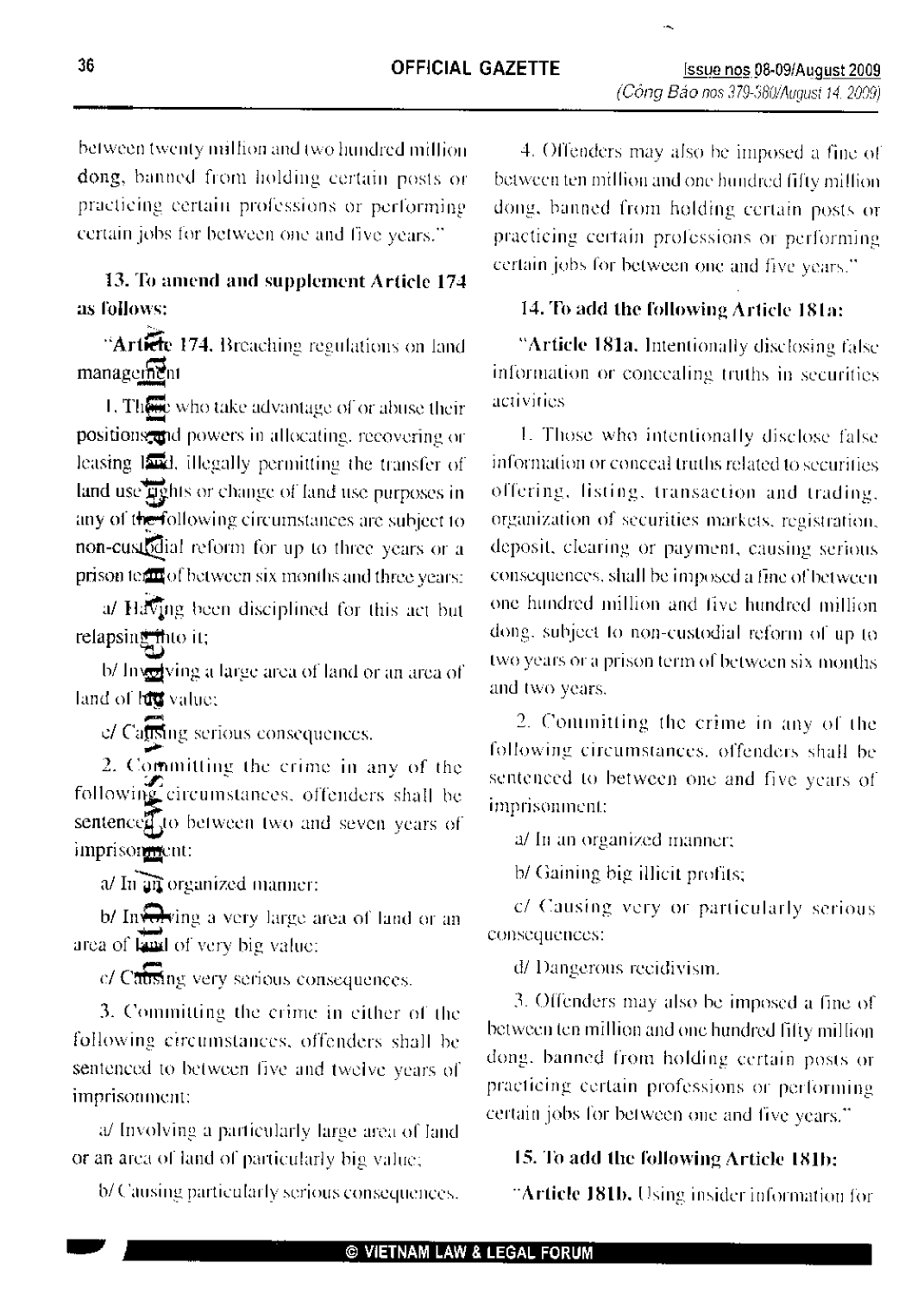securities trading

1. Those who know information relating to a public company or a public fund which has not yet been disclosed and may, if disclosed, greatly affect the price of securities of the public company or fund, use such information for securities trading or reveal or provide such information or advice other persons to trade in securities on the basis of such information and gain big illicit profits, shall be imposed a fine of between one hundred million and five hundred million dong, subject to non-custodial reform of up to three years or a prison term of between six months and three years.

2. Committing the crime in any of the following circumstances, offenders shall be sentenced to between two and seven years of imorisonment:

a/ In an organized manner;

b/ Gaining very or particularly big illicit profits:

c/ Causing serious consequences:

d/ Dangerous recidivism.

3. Offenders may also be imposed a fine of between ten million and one hundred fifty million dong, banned from holding certain posts or practicing certain professions or performing certain jobs for between one and five years."

#### 16. To add the following Article 181c:

"Article 181c. Manipulating securities prices

1. Those who commit either of the following acts of manipulating securities prices, causing serious consequences, shall be imposed a fine of between one hundred million and five hundred million dong, subject to non-custodial reform of up to three years or a prison term of between six months and three years:

a/ Colluding in trading in securities in order to create sham supply and demand:

b/ Conducting securities transactions in the form of colluding with or inciting other persons to arbitrage.

2. Committing the crime in any of the following circumstances, offended shall be sentenced to between two and seven years of imprisonment:

a/ In an organized manner;

b/ Gaining big illicit profits:

 $c/$  Causing very or particularize serious consequences;  $\mathcal{F}_i$ 

d/ Dangerous recidivism.

3. Offenders may also be imposed a fine of between ten million and one hundred ally million dong, banned from holding certainposts or practicing certain professions or performing certain jobs for between one and five years."

17. To amend and supplement Article 182 as follows:

"Article 182. Polluting the environment

1. Those who discharge pollutants into the air, water sources or soil, emit radicactivity or radiation in excess of waste limits preseribed by national technical regulations to a serious extent or seriously polluting the environment or causing other serious consequences, shall be imposed a fine of between fifty million and five hundred million dong, subject to non-custodial reform of up to three years or a prison term of between six months and five years.

2. Committing the crime in either of the following circumstances, offenders shall be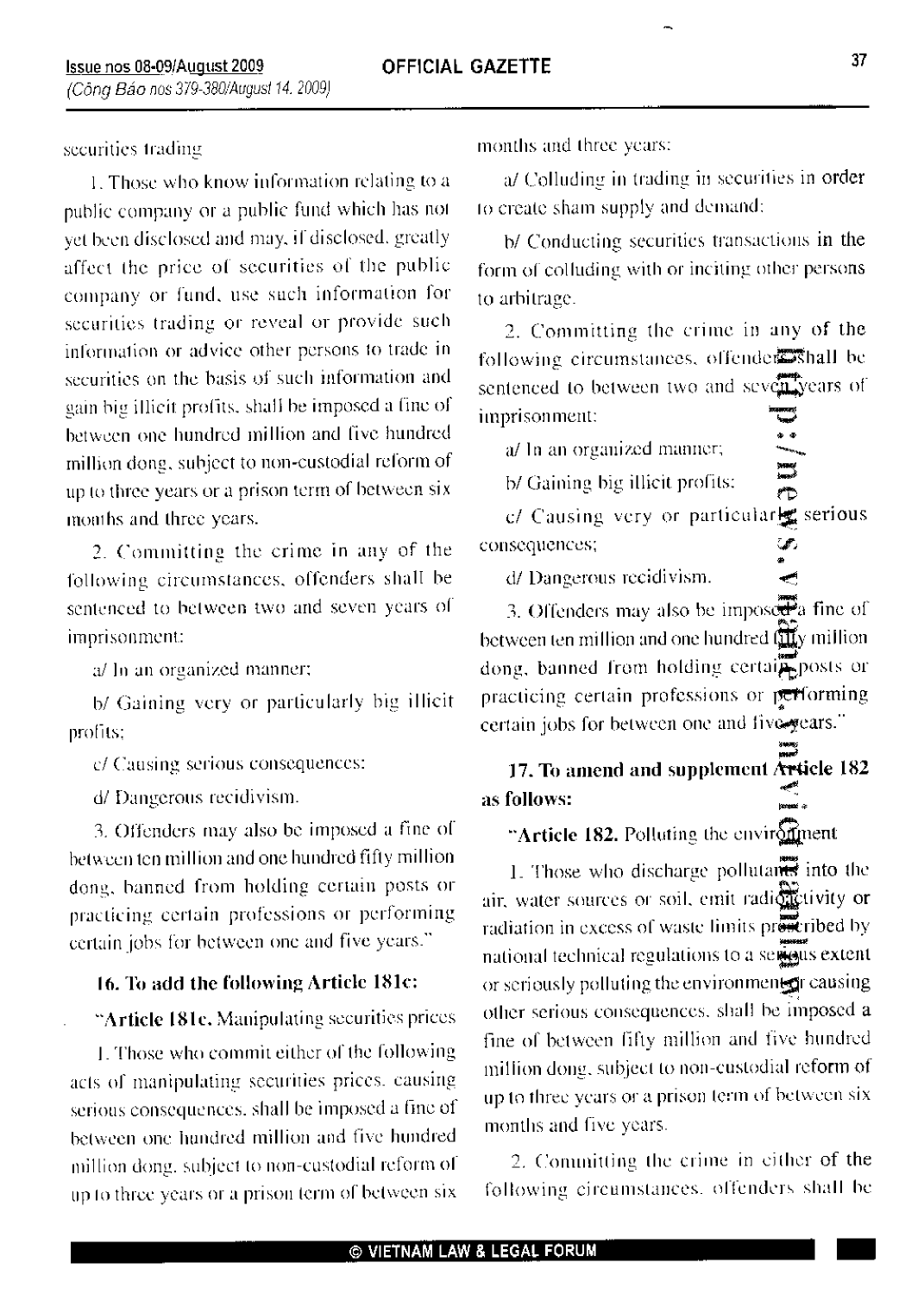**OFFICIAL GAZETTE** 

sentenced to between three and ten years of imprisonment:

a/ In an organized manner:

b/ Causing particularly serious environmental pollution or very serious or particularly serious consequences.

3. Offenders may also be imposed a fine of betweengen million and one hundred fifty million dong, banned from holding certain posts or practicing certain professions or performing certain jobs for between one and five years."

### 18. To add the following Article 182a:

"Article 182a. Breaching regulations on management of hazardous wastes

1. Those who breach regulations on management of hazardous wastes, causing serious of vironmental pollution or other serious consequences, if not falling into the case specified in Articles 182 of this Code, shall be imposed a fine of **sil** ween fifty million and five hundred million dong, subject to non-custodial reform of up to two years or a prison term of between six months and three years.

2. Committing the crime in any of the following circumstances, offenders shall be sentenced to between two and seven years of imprisompent:

a/ In an organized manner;

b/ Causing very serious consequences;

c/ Dangerous recidivism.

3. Committing the crime with particularly serious consequences, offenders shall be sentenced to between five and ten years of imprisonment.

4. Offenders may also be imposed a fine of between ten million and one hundred fifty million dong, banned from holding certain posts or practicing certain professions or performing certain jobs for between one and five years."

#### 19. To add the following Article 182b:

"Article 182b. Breaching regulations on prevention of environmental incidents.

1. Those who breach regulations on prevention of environmental incidents, letting environmental incidents occur or breaching regulations on response to environmental incidents, causing serious environmental pollution or other serious consequences, shall be imposed a fine of between fifty million and five hundred million dong, subject to non-custodial reform of up to two years or a prison term of between six months and three years.

2. Committing the crime with very serious consequences, offenders shall be sentenced to between two and seven years of imprisonment.

3. Committing the crime with particularly serious consequences, offenders shall be sentenced to between five and ten years of imprisonment.

4. Offenders may also be imposed a fine of between ten million and one hundred fifty million dong, banned from holding certain posts or practicing certain professions or performing certain jobs for between one and five years."

### 20. To amend and supplement Article 185 as follows:

"Article 185. Taking wastes into Vietnamese territory

1. Those who take advantage of importing technologies, machines, equipment, scraps or chemicals, biologicals or other tricks to take into Vietnamese territory hazardous wastes or other wastes in a large quantity or causing serious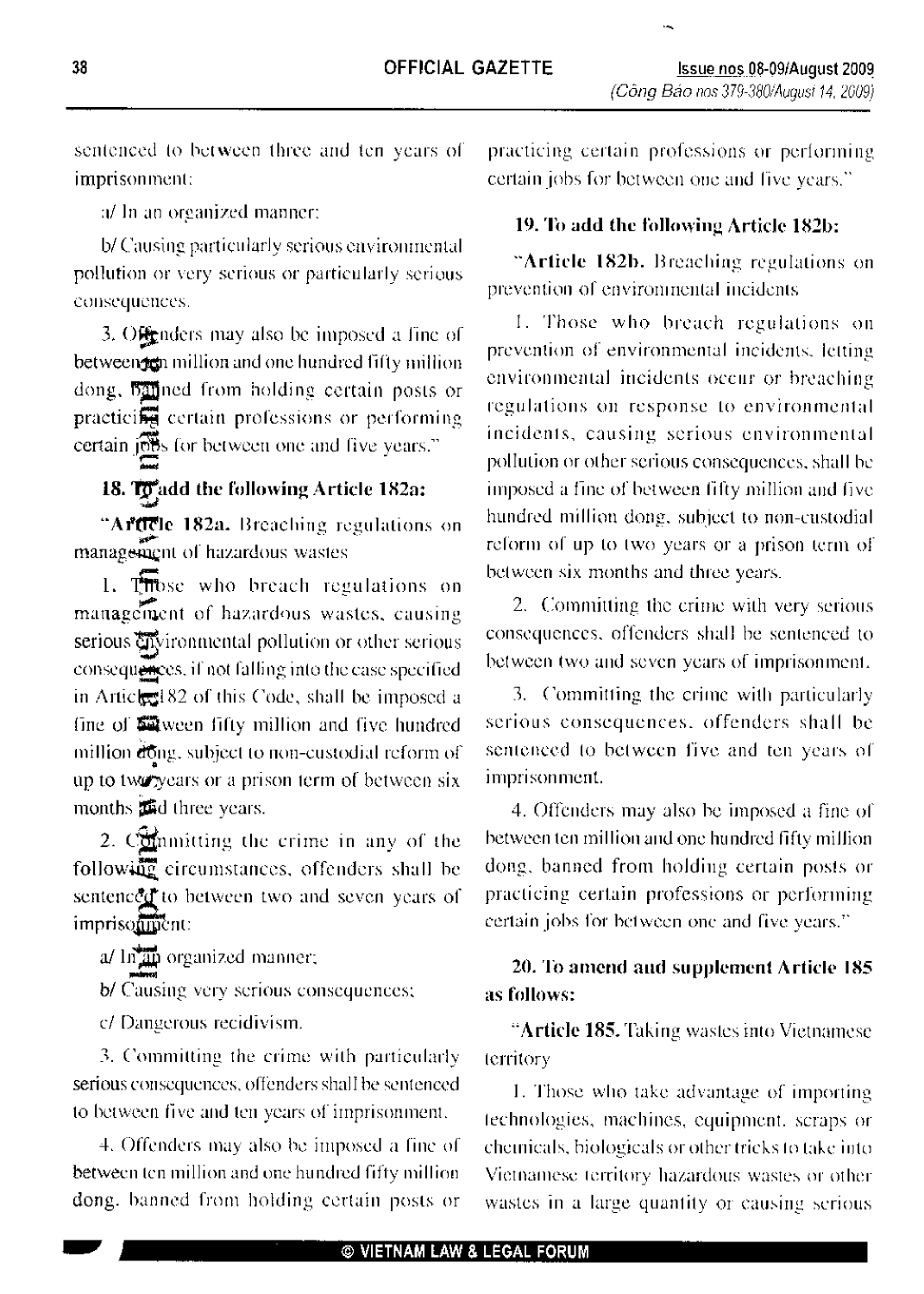consequences, shall be imposed a fine of between two hundred million and one billion dong, subject to non-custodial reform of up to three years or a prison term of between six months and three years.

2. Committing the crime in any of the following circumstances, offenders shall be sentenced to between two and seven years of imprisonment:

a/ In an organized manner;

b/ Involving hazardous wastes in a large quantity or other wastes in a very large or particularly large quantity;

c/ Causing very serious consequences.

3. Committing the crime with particularly serious consequences, offenders shall be sentenced to between five and ten years of imprisonment.

4. Offenders may also be imposed a fine of between one hundred million and five hundred million dong, banned from holding certain posts or practicing certain professions or performing certain jobs for between one and five years."

### 21. To amend and supplement Article 190 as follows:

"Article 190. Breaching regulations on protection of animals on the list of endangered, precious and rare species prioritized for protection

1. Those who illegally hant, kill, transport. raise, cage or traffic in animals on the list of endangered, precious and rare species prioritized for protection or illegally transport or traffic in body organs or products of these animal species shall be imposed a fine of between fifty million and five hundred million dong, subject to noncustodial reform of up to three years or a prison. term of between six months and three years.

2. Committing the crime in any of the following circumstances, offenders shall be sentenced to between two and seven years of imprisonment:

39

a/ In an organized manner;

b/ Abusing positions and powers;

c/ Using banned hunting tools or devices;

d/ Hunting in no-hunting zones of seasons:

e/ Causing very or particularly serious consequences.

3. Offenders may also be imposed a fine of between ten million and one hundrod million dong, banned from holding certain posts or practicing certain professions or performing certain jobs for between one and five years."

22. To amend and supplement Axticle 191 as follows:

"Article 191. Breaching regulations on management of nature reserves

1. Those who breach regulations on management of nature reserves, causing serious consequences, shall be imposed a fine of between fifty million and five hundred million dong. subject to non-custodial reform of up to three years or a prison term of between six months and three years.

2. Committing the crime with serious consequences to strictly protected samb-zones, offenders shall be sentenced to between two and five years of imprisonment.

3. Committing the crime in any of the following circumstances, offenders shall be sentenced to between three and ten years of imprisonment:

a/ In an organized manner: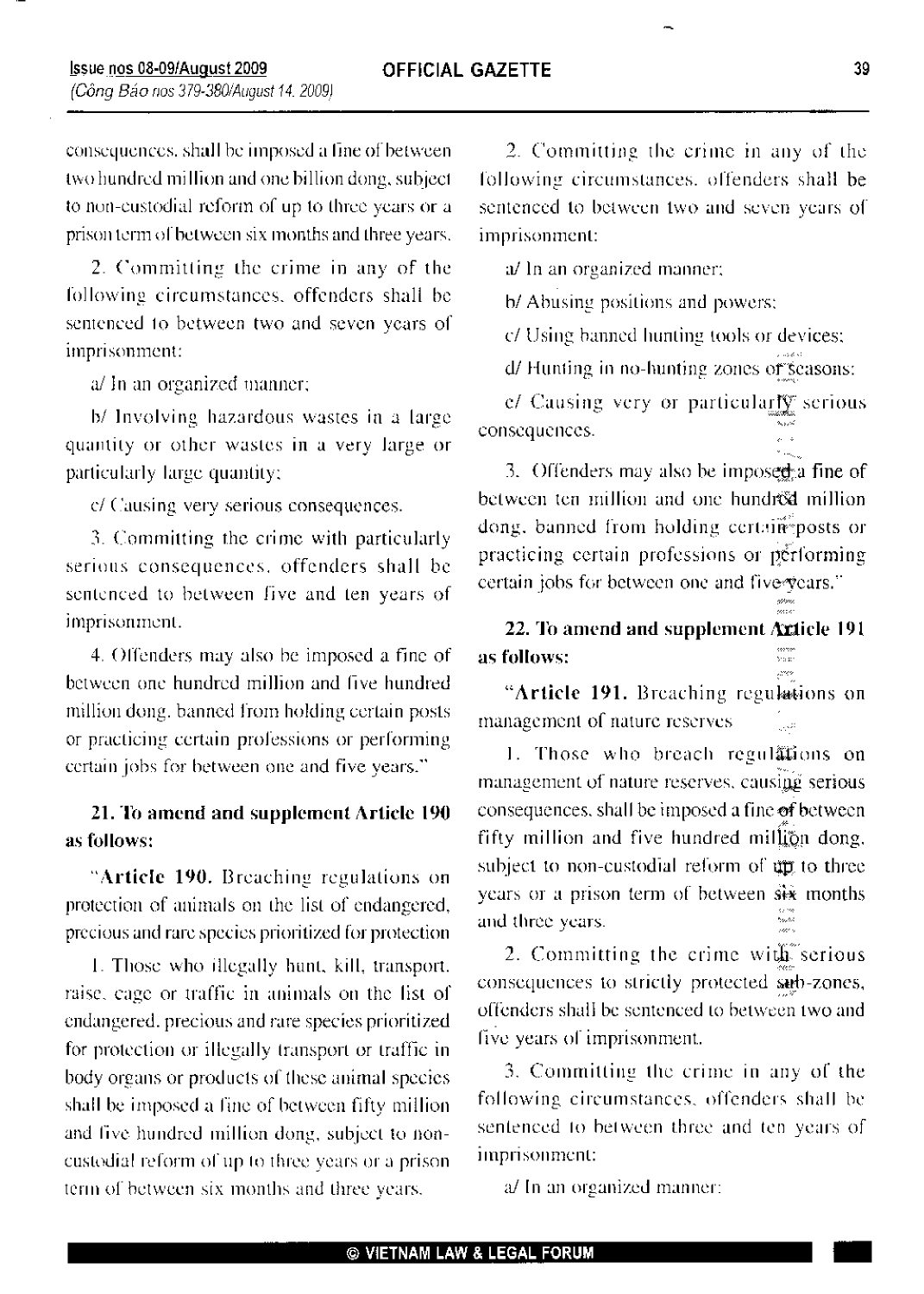b/ Using banned hunting tools or devices;

c/ Causing very or particularly serious consequences to strictly protected sub-zones.

4. Offenders may also be imposed a fine of between ten million and one hundred million dong, banned from holding certain posts or practicing ecertain professions or performing certain jong for between one and five years."

#### 23. To add the following Article 191a:

"Artienthe 191a. Importing and dispersing harmful aften species

1. Those who intentionally import and disperse harmful alien species, causing serious consequences, shall be imposed a fine of between fifty million and five hundred million dong, subject to non-custodial reform of up to three years or a prison termof between six months and five years.

2. Committing the crime in any of the following circumstances, offenders shall be sentenced to between three and ten years of imprisonment:

a/ In aporganized manner;

b/ Cansing very or particularly serious consequences;

c/ Darrecrous recidivism.

3. Offenders may also be imposed a fine of between then million and one hundred million dong, banned from holding certain posts or practicing certain professions or performing certain jobs for between one and five years."

### 24. To amend and supplement Point b, Clause 2, Article 202 as follows:

"b/ In the state of consuming alcohol or beer, with an alcoholic content in blood or breath exceeding the prescribed limit or using other strong stimulants banned by law;"

### 25. To amend and supplement Article 224 as follows:

"Article 224. Spreading computer viruses and programs with a feature of harming the operation of computer networks, telecommunications networks. Internet and digital devices

1. Those who intentionally spread computer viruses and programs with a feature of harming the operation of computer networks, telecommunications networks. Internet and digital devices shall be imposed a fine of between twenty million and two hundred million dong or a prison term of between one and five years.

2. Committing the crime in any of the following circumstances, offenders shall be sentenced to between three and seven years of imprisonment:

a/ In an organized manner;

b/ Causing very serious consequences;

c/ Dangerous recidivism.

3. Committing the crime in any of the following circumstances, offenders shall be sentenced to between five and twelve years of imprisonment:

a/ Affecting data systems classified as state secrets; communication systems serving security and defense;

b/ Affecting national communication infrastructure; information system for regulating the national power grid; financial and banking information systems; traffic control information systems;

c/ Causing particularly serious consequences.

4. Offenders may also be imposed a fine of between five million and fifty million dong,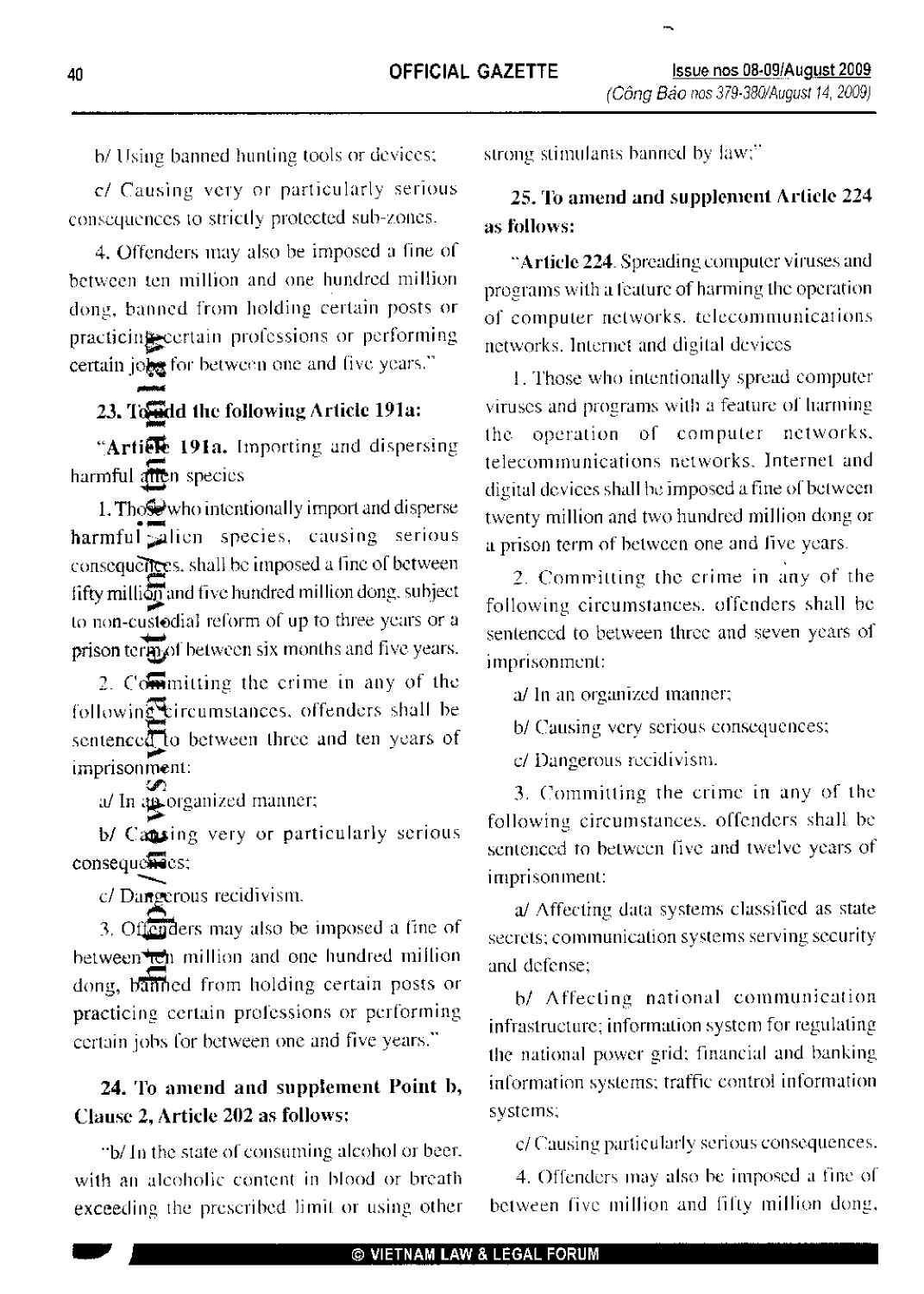banned from holding certain posts or practicing certain professions or performing certain jobs for between one and five years."

### 26. To amend and supplement Article 225 as follows:

"Article 225. Obstructing or disordering the operation of computer networks, telecommunications networks. Internet and digital devices

1. Those who commit any of the following acts, chusing serious consequences but not falling into cases specified in Articles 224 and 226a of this Code, shall be imposed a fine of between twenty million and two hundred million dong or a prison term of between one and five years:

a/ Deleting, damaging or altering without permission software and data of digital devices;

b/ Illegally blocking the transmission of data of computer networks, telecommunications networks, Internet and digital devices;

e/ Other acts of obstructing or disordering the operation of computer networks, telecommunications networks. Internet and digital devices.

2. Committing the crime in any of the following circumstances, offenders shall be sentenced to between three and seven years of imprisonment:

a/ In an organized manner:

b/ Abusing the right to administer computer networks, telecommunications networks and Internet:

c/ Causing very serious consequences.

3. Committing the crime in any of the following circumstances, offenders shall be sentenced to between five and twelve years of imprisonment:

a/ Affecting data systems classified as state secrets: communication systems serving security and defense:

b/ Affecting national communication infrastructure; information system for regulating the national power grid; financial and banking information systems; traffic control information systems:

e/ Causing particularly serious consequences.

4. Offenders may also be imposed a fine of between five million and fifty million dong. banned from holding certain posts or practicing certain professions or performing certain jobs for between one and five years."

# 27. To amend and supplement Article 226 as follows:

"Article 226. Illegally uploading information onto or using information on computer retworks, telecommunications networks and Internet

1. Those who commit any of the following acts of infringing upon interests of agencies, organizations and individuals, social order and safety, causing serious consequences, shall be imposed a fine of between ten million and one hundred million dong, non-custodial reform of up to three years or a prison term of beloween six months and three years:

a/ Uploading onto computer maworks, telecommunications networks and Anternet information contrary to law, but not falling into cases specified in Articles 88 and 253 of this Code;

b/ Trading in, exchanging, donating. modifying or making public lawful private information of other agencies, organizations and individuals on computer networks, telecommunications networks and Internet without permission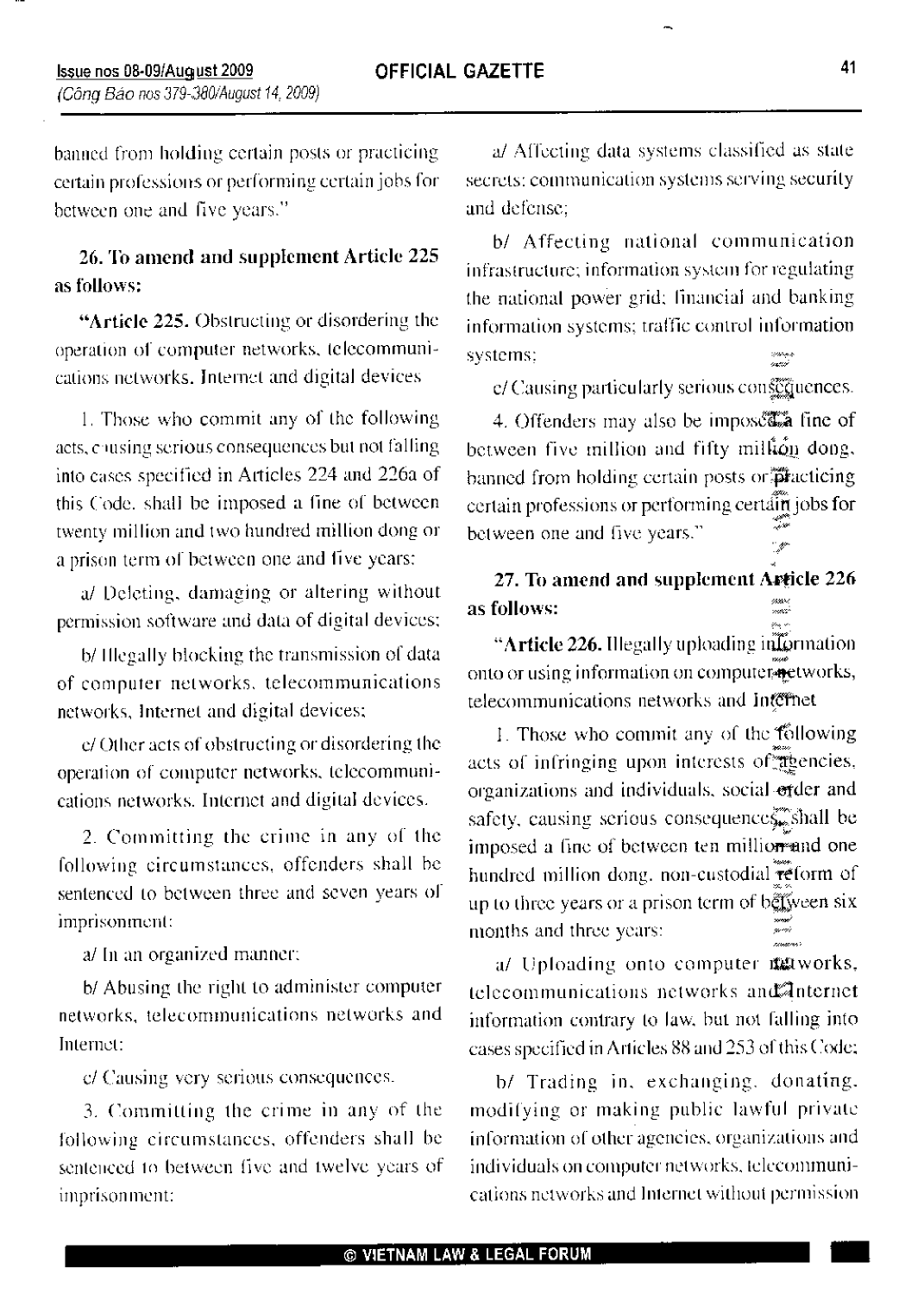of owners of such information:

c/ Other acts of illegally using information on computer networks, telecommunications networks and Internet.

2. Committing the crime in any of the following circumstances, offenders shall be sentenced-to between two and seven years of imprisongent:

a/ In  $\overline{\mathbf{m}}$  organized manner;

 $\frac{1}{2}$  b/Tak $\frac{1}{2}$  advantage of the right to administer computed networks, telecommunications networks end Internet:

c/ Gaming illicit profits of one hundred million dong or more;

 $d / C$   $\mathbb{Z}$  ing very or particularly serious consequences.

4. Of gliders may also be imposed a fine of between **From** million and two hundred million dong, baraned from holding certain posts or practicin certain professions or performing certain jobs for between one and five years."

# 28. To add the following Article 226a:

"Article 226a. Illegally accessing computer networks<sup>32</sup> decommunications networks. Internet or digital devices of other persons

1. Those who intentionally pass warnings, access endes or firewalls, use other's administration right or other means to illegally access computer networks, telecommunications networks. Internet or digital devices of other persons and appropriate their control right; intervene in the operation functions of digital equipment; hack, modify, destroy or tamper with data or illegally use services, shall be imposed a fine of between twenty million and two hundred million dong or subject to a prison term of between one and five years.

2. Committing the crime in any of the following circumstances, offenders shall be sentenced to between three and seven years of imprisonment:

a/ In an organized manner;

b/ Abusing positions and powers;

c/ Gaining big illicit profits;

d/ Causing serious consequences;

e/ Dangerous recidivism.

3. Committing the crime in any of the following circumstances, offenders shall be sentenced to between five and twelve years of imprisonment:

a/ Accessing data systems classified as state secrets; communication systems serving security and defense:

b/ Accessing national communication infrastructure; information system for regulating the national power grid; financial and banking information systems; traffic control information systems;

c/ Gaining very or particularly big illicit profits:

d/ Causing very or particularly serious consequences.

4. Offenders may also be imposed a fine of between five million and fifty million dong. banned from holding certain posts or practicing certain professions or performing certain jobs for between one and five years."

#### 29. To add the following Article 226b:

"Article 226b. Using computer networks, telecommunications networks, Internet or digital devices to appropriate property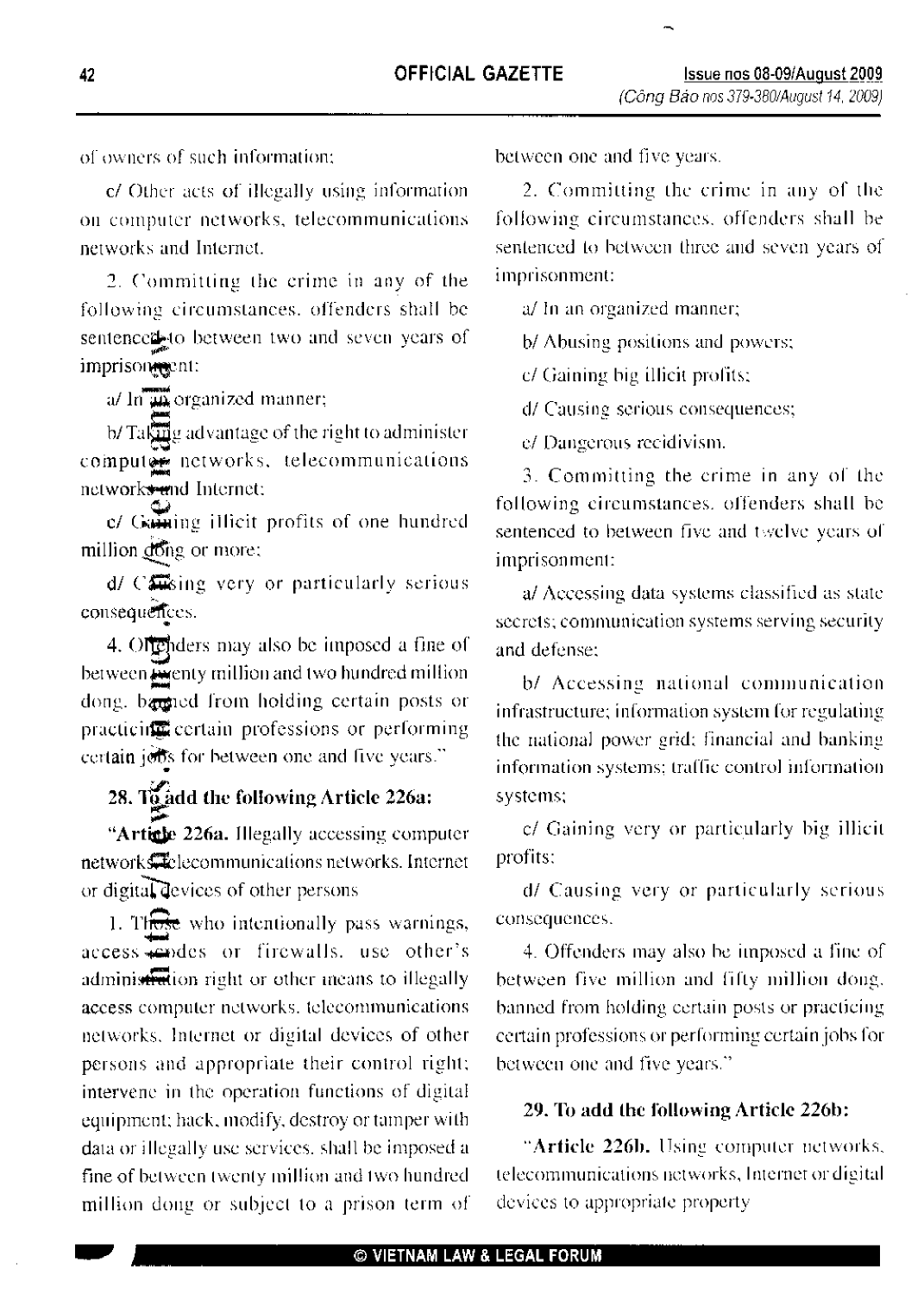1. Those who use computer networks. telecommunications networks. Internet or digital devices to commit any of the following acts shall be imposed a fine of between ten million and one handred million dong or subject to a prison term of between one and five years:

a/ Using information on bank accounts or cards of agencies, organizations and individuals to appropriate or make counterfeit bank cards in order to appropriate property of card holders or pay for goods and services;

b/ Illegally accessing accounts of agencies, organizations and individuals in order to appropriate property:

c/ Committing fraud in electronic commerce, currency trading, raising of credit capital, trading and payment of securities online in order to appropriate property of agencies, organizations and individuals:

d/ Other acts in order to appropriate property of agencies, organizations and individuals.

2. Committing the crime in any of the following circumstances, offenders shall be sentenced to between three and seven years of imprisonment:

a/ In an organized manner;

b/ Committing the crime more than once;

c/ In a professional manner;

d/Appropriating property valued at between fifty million and under two hundred million dong;

e/ Causing serious consequences;

f/ Dangerous recidivism.

3. Committing the crime in either of the following circumstances, offenders shall be sentenced to between seven and fifteen years of imprisonment:

a/ Appropriating property valued at between two hundred million and under five hundred million dong;

b/ Causing very serious consequences.

4. Committing the crime in either of the following circumstances, offenders shall be sentenced to between twelve and twenty years of imprisonment or life imprisonments

a/ Appropriating property valued at five hundred million dong or more:

b/ Causing particularly serious consequences.

5. Offenders may also be impose  $\mathbb{Z}^2$  fine of between five million and one hundred million dong, confiscation of part or the wingle of their property, banned from holding certain posts or practicing certain professions or performing certain jobs for between one and five sears."

30. To add the following Article \$30a:

"Article 230a. Terrorism

1. Those who intend to cause public panic by infringing upon the lives of others or destroying property of agencies, organizations and individuals shall be sentenced to between ten and twenty years of imprisonment. life imprisonment or capital punishment.

2. Committing the crime in case of fringing upon body freedom and health, or appropriating and damaging property of agencies, or anizations and individuals, offenders shall be serienced to between five and fifteen years of imprisonment.

3. Committing the crime in case of threatening to commit any of acts specified in Clause 1 of this Article or committing other acts of mental intimidation, offenders shall be sentenced to between two and seven years of imprisonment.

4. Offenders may also be subject to probation,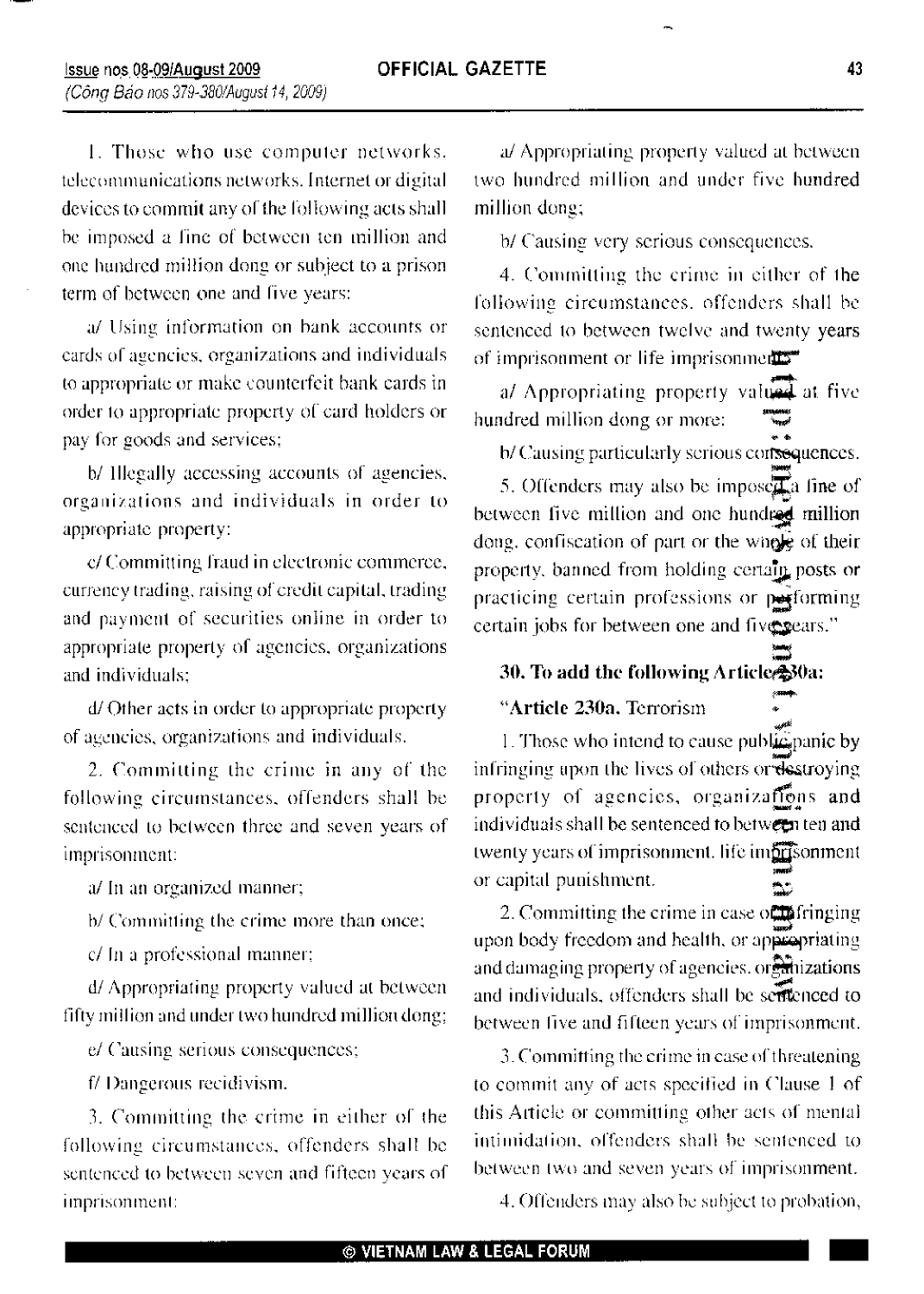residence ban for between one and five years, confiscation of part or the whole of their property."

#### 31. To add the following Article 230b:

#### "Article 230b. Sponsoring of terrorism

1. Those who raise and contribute money and property in whatever form to terrorism organizations or terrorists shall be sentenced to between five and ten years of imprisonment.

2. Of inders may also be subject to probation, residence ban for between one and five years, confiscation of part or the whole of their property."

32. Foramend and supplement Article 248 as follows:

"Article 248. Gambling

1. Those who engage in illegal gambling in whatever form of wining or losing money or objects **valued** at between two million and under fifty million dong or under two million dong but have been convicted of this crime or the crime specified in Article 249 of this Code, and have not yet had this criminal record remitted but relapse mto it, shall be imposed a fine of between five million and fifty million dong, subject to noncustodiat reform of up to three years or a prison term of between three months and three years.

2. Committing the crime in any of the following circumstances, offenders shall be sentenced to between two and seven years of imprisonment:

a/ In a professional manner:

b/ Money of objects used in gambling valued at fifty million dong or more:

c/ Dangerous recidivism.

3. Offenders may be also imposed a fine of

between three million and thirty million dong."

### 33. To amend and supplement Clause 1, Article 249 as follows:

"1. Those who illegally organize gambling or run gambling dens on a large scale or who have been administratively sanctioned for acts specified in this Article and Article 248 of this Code, or have been convicted of any of these crimes, have not yet had this criminal record remitted but relapse into it, shall be imposed a fine of between ten million and three hundred million dong or subject to a prison term of between one and five years."

### 34. To amend and supplement Article 251 as follows:

"Article 251. Money laundering

1. Those who commit any of the following acts shall be sentenced to between one and five years of imprisonment:

a/ Directly or indirectly participating in financial or banking transactions or other transactions related to money or property which they clearly know are gained from the commission of a crime in order to conceal the illegal origin of such money or property;

b/ Using money or property which they clearly know are gained from the commission of a crime in conducting business or other activities:

c/ Concealing information on the origin, true nature, location, process of movement or ownership of money or property which they clearly know are gained from the commission of a crime, or obstructing the verification of such information: